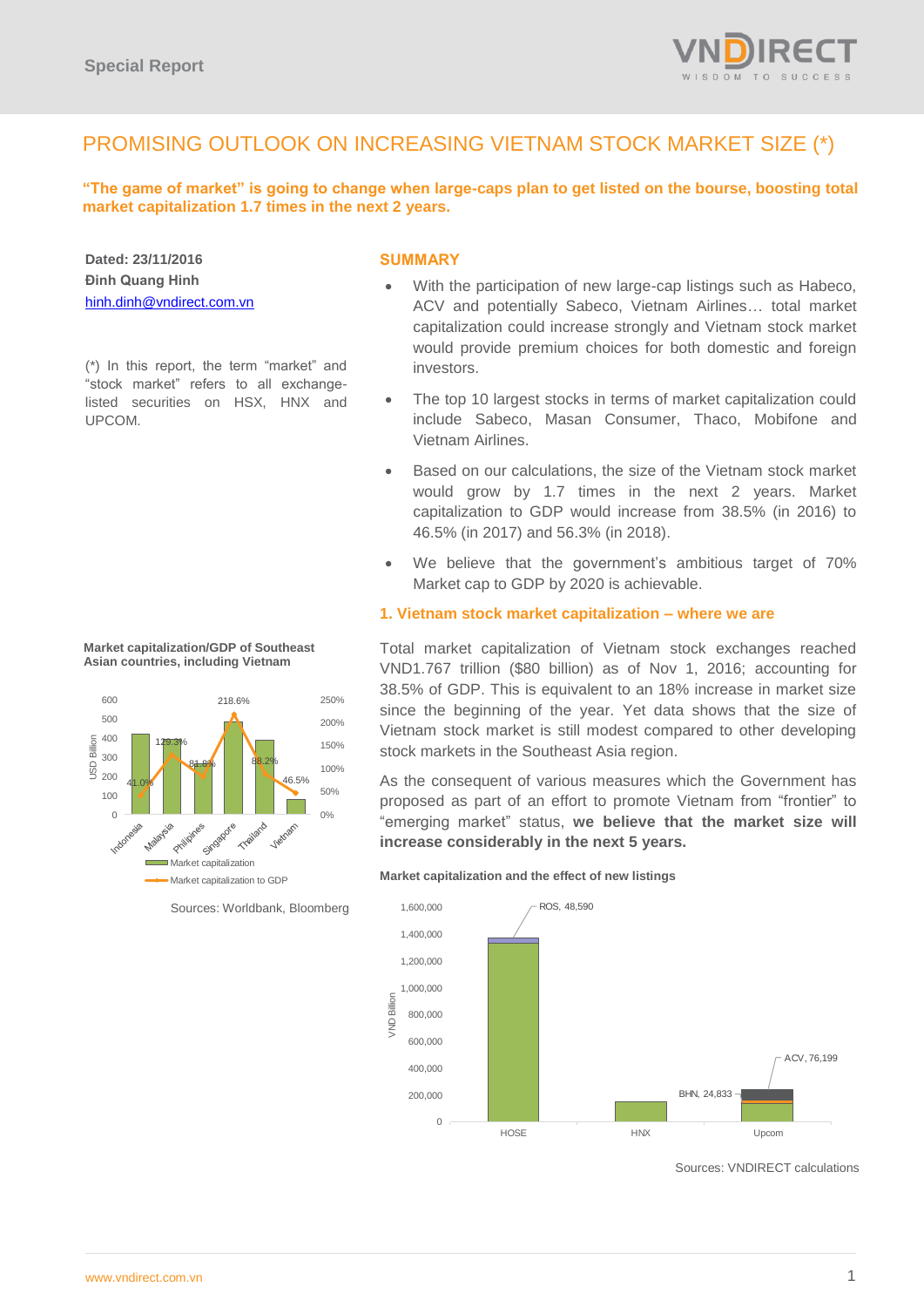

Vietnam stock market includes 3 exchanges: HOSE, HNX and UPCOM, with market capitalization of VND1.378 trillion, VND151 trillion and VND 238 trillion, respectively. In terms of capitalization, HOSE ranks first with 78% of market share, followed by UPCOM 13.5% and lastly HNX with 8.5%.

Notably, the market size of UPCOM has grown strongly by 74% within the last month, equivalent to a 4-time increase since the beginning of 2016, stemming mainly from the new large-cap share listings and massive State divestment push. With the listing of ACV (VND76.2 trillion in market cap) and Habeco (VND 24.8 trillion), UPCOM surpassed HNX to become the second largest exchange in Vietnam.

#### **UPCOM market capitalization and the effect of BHN and ACV listings**



Sources: FiinPro, VNDIRECT

As the Government plans to list large-cap SOEs before divestment, **we believe the market size of Vietnam stock exchanges, especially UPCOM and HOSE, is going to grow fast in the upcoming period.**

### **2. Vietnam market capitalization doubled in the period 2010-2015**

#### **Vietnam stock market indicators**

| Indicators                                        | 2009    | 2010      | 2011      | 2012       | 2013      | 2014      | 2015      | <b>Nov-16</b> |
|---------------------------------------------------|---------|-----------|-----------|------------|-----------|-----------|-----------|---------------|
| Marketcap (VND bn)*                               | 571.670 | 720.345   | 906.762   | 1,063,203  | 1,156,897 | 1,304,583 | 1,498,525 | 1.766.903     |
| %yoy growth                                       |         | 26%       | 26%       | 17%        | 9%        | 13%       | 15%       | 18%           |
| Market cap of newly-listed companies (VND bn)     |         | 243.914   | 263.989   | 262.402    | 159.026   | 199.468   | 182.295   | 212.607       |
| Market cap of other listed companies (VND bn)     |         | 476.431   | 642.772   | 800.801    | 997.871   | 1.105.114 | 1,316,230 | .554,296      |
| Market cap change due to price movements (VND bn) |         | $-95.239$ | $-77.573$ | $-105.960$ | $-65.332$ | $-51.782$ | 11.647    | 55.771        |
| Number of listed companies                        | 409     | 669       | 744       | 769        | 780       | 820       | 925       | 1.035         |
| Net change in number of listed companies          |         | 260       | 75        | 25         |           | 40        | 105       | 110           |

Sources: FiinPro, VNDIRECT calculations



Sources: FiinPro, VNDIRECT

\* Market cap adjusted for cash dividend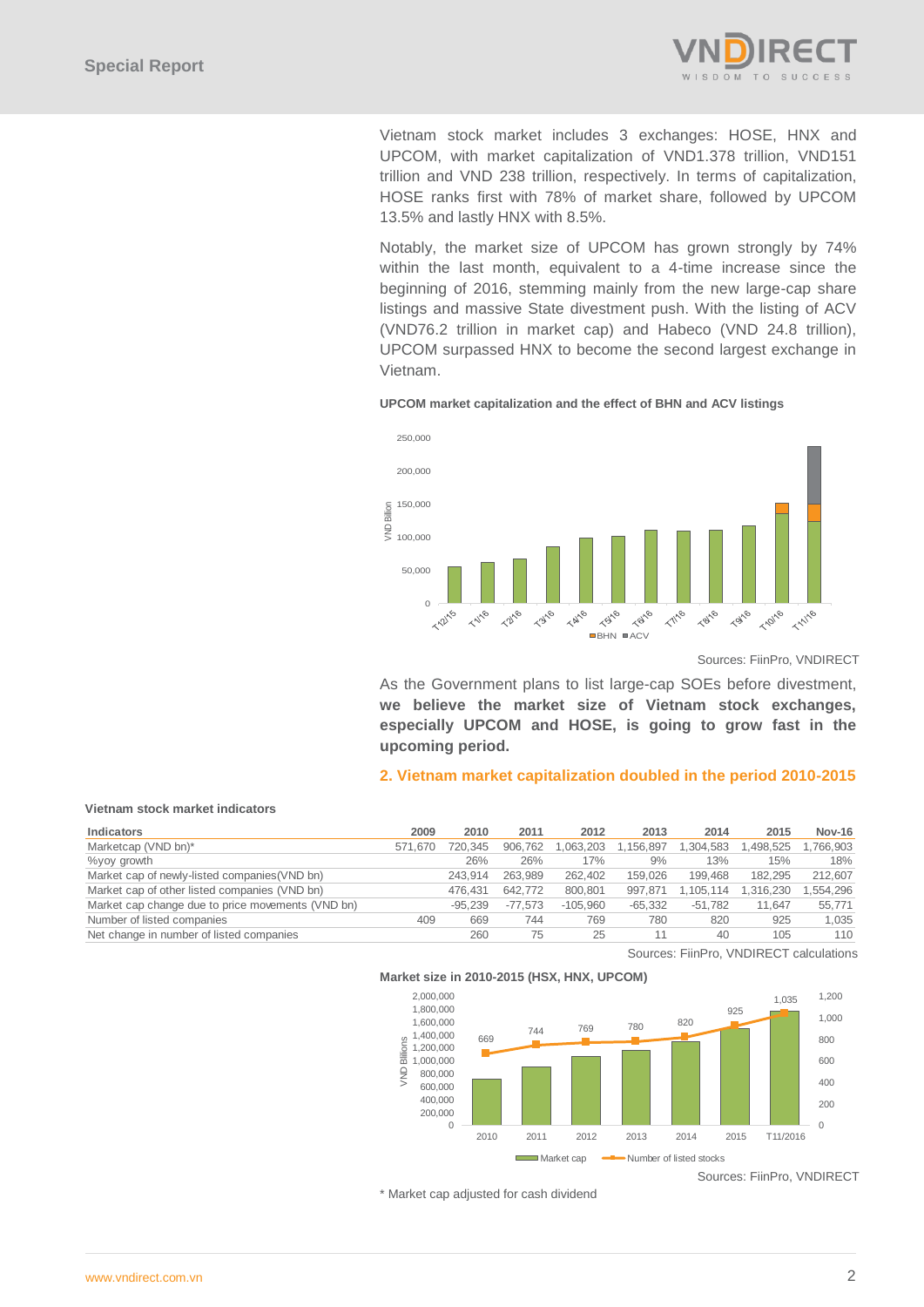

## **Comments:**

- After VN-Index hit the bottom in 2013, the growth of market size recovered at a pace of 15% by 2015 and 18% in 11M2016.
- The number of listed companies also expands at a higher pace with the number of newly-listed companies in 11M2016 hit the 6 year record at 110 companies.

### **3. Key factors to boost market size**

Together with the aim to raise the Market cap/GDP ratio to 70% until 2020, Vietnam is on the track to attain the holy grail of "emerging market" status. Therefore, Government hastened the state ownership exit process and urged several SOEs to IPO or to list on the bourses which will bring a sizeable supply of stocks into the market.

#### **Lists of upcoming IPOs and listings on the exchanges**

|                         |                    |                                                | Charter  | <b>Estimated</b> |
|-------------------------|--------------------|------------------------------------------------|----------|------------------|
| <b>Name</b>             | Industry           | Expected listings/IPO                          | Capital  | Marketcap        |
|                         |                    |                                                | (VN b n) | (VND Bn)         |
| Sabeco                  | F&B                | Listing on HOSE and sale of government in 2017 | 6,412    | 80,160           |
| Vinatex                 | <b>Textiles</b>    | Listing in 2017                                | 5,000    | $5.000*$         |
| Masan Consumer          | F&B                | Listing on UPCOM in Q4/2016                    | 5,253    | 94,000           |
| Vissan                  | F&B                | Listing on UPCOM                               | 809.1    | 6,473            |
| 36 Corp.                | Construction       | Listing soon                                   | 430      | 650              |
| <b>VIB</b>              | <b>Banks</b>       | Listing in 2017                                | 5,645    | 11,000           |
| Novaland                | <b>Real Estate</b> | Listing in 2017                                | 6,229    | 28,000           |
| Petrolimex              | Oil & Gas          | Listing in 2017                                | 12,938   | 30,000           |
| Vinafor                 | Forestry           | Listing in 2017                                | 3.500    | 3,540            |
| Viwasupco               | Construction       |                                                | 500      | 2,000            |
| Thaco                   | Automobiles        | Listing in 2017                                | 4,145    | 85,527           |
| Veam                    | Automobiles        | Listing in 2017                                | 13,288   | 19,000           |
| Hancorp                 | Construction       | Listed on UPCOM                                | 1,410    | 1,763            |
| <b>Vietnam Airlines</b> | Airlines           | Listed on UPCOM in Dec 2016                    | 14,102   | 62,000           |
| Vietjet                 | Airlines           | N/a                                            | 1.450    | 22,600           |
| <b>PV Power</b>         | <b>Ultilities</b>  | Expected IPO in 2016 (behind schedule)         | 13,078   | 27,000           |
| Binh Son Refining and   | Oil & Gas          | N/a                                            | 35,000   | 35.000**         |
| Petrochemical           |                    |                                                |          |                  |
| PV Oil                  | Oil & Gas          | N/a                                            | 10,884   | 10.884**         |
| Mobifone                | Telecommunication  | N/a                                            | 15,000   | 83,200           |
|                         |                    |                                                |          |                  |

Source: VNDIRECT

\* The data are calculated using our available information for the purpose of estimating the company market capitalization. The data are only for reference and should not be used for portfolio consulting, stock valuation and recommendation.

\*\* As we do not possess enough information, charter capital data are used for estimated capitalization.

**The market capitalizations of 19 companies listed above total more than VND611,453 billion, equivalent to USD27.1 billion and account for 35% of current Vietnam stock market cap.** 

## **4. Estimated market capitalization of Vietnam stock market in 2016-2018 and 2020 outlook**

We estimate the Vietnam stock market capitalization in the next 2 years basing on the data providing below:

- Historical data: market capitalization of Vietnam stock market, including all listed companies (on HOSE, HNX, UPCOM) during the period Jan 2009 – Nov 2016
- Estimated market capitalization of 19 upcoming listings (stated above)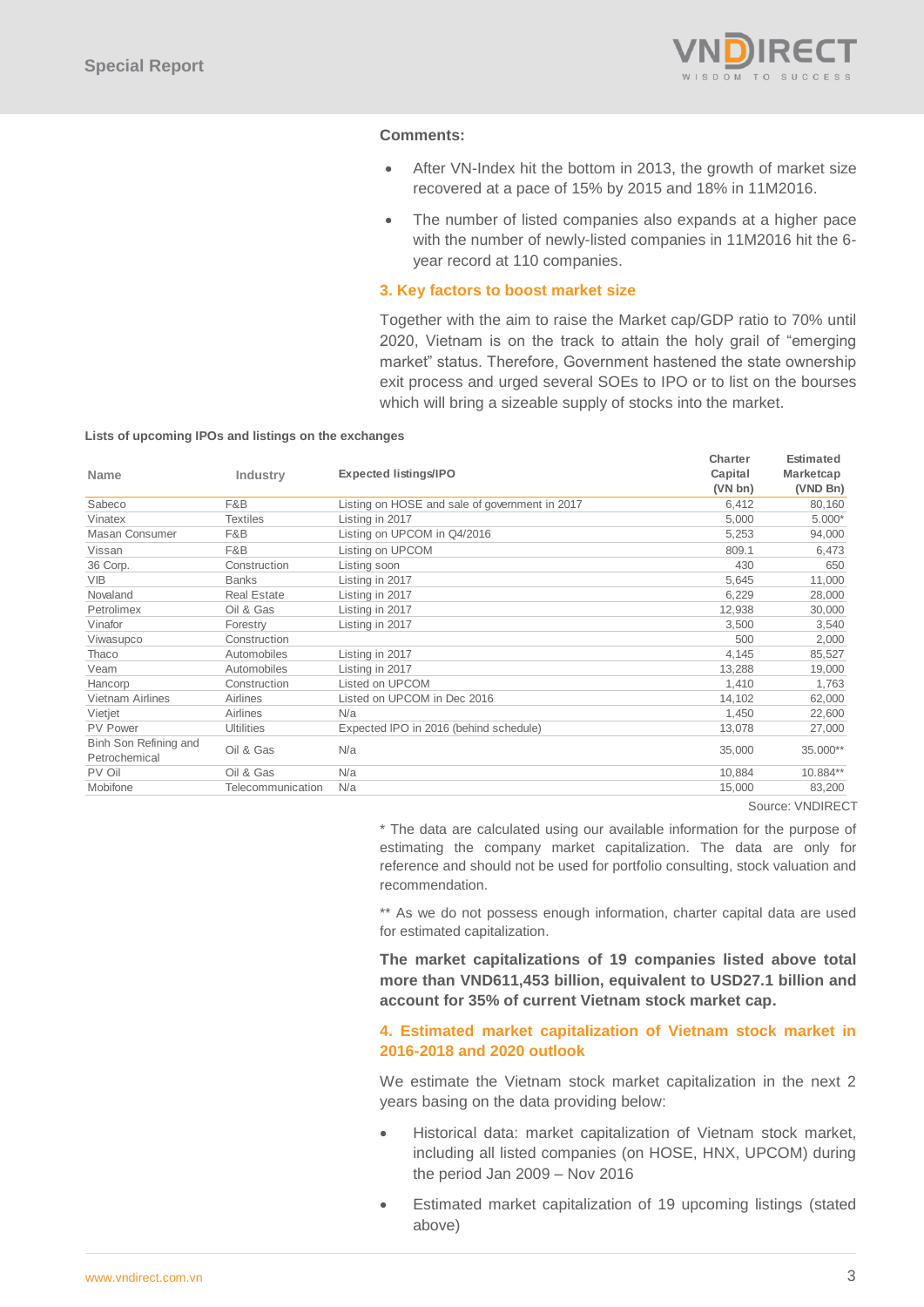

- Calculations on market capitalization of newly-listed companies and increase in market cap regarding to price growth. Assume that Vietnam stock indices grow at a rate of 8.7 -8.9% in the next 2 years (equal to growth rate of nominal GDP in the next 2 years)
- New listings is assumed at a number 100 companies/year in the next 2 years (based on the data of 2015 – 105 companies and 11M2016 – 109 companies)
- The size of a new listing is similar to the average size of a newly-listed company in 2015 and 2016

| <b>Indicators</b>                   | 2015   | 2016   | 2017   | 2018   |
|-------------------------------------|--------|--------|--------|--------|
| GDP (USD bn)                        | 194    | 206.54 | 224.15 | 243.71 |
| GDP growth (%)                      | 6.68%  | 6.50%  | 6.70%  | 6.90%  |
| Inflation $(\%)$                    | 0.63%  | 4.50%  | 4%     | 4%     |
| USD/VND exchange rate               | 22.485 | 22,534 | 22.985 | 23,445 |
| Change in exchange rate             |        | 0.22%  | 2%     | 2%     |
| Estimated stock market cap (USD bn) |        | 79.5   | 104.2  | 137.3  |
| Market cap increase (USD bn)        |        |        | 24.0   | 31.8   |
| - Due to new listing                |        |        | 20.5   | 27.1   |
| - Due to price increase             |        |        | 3.5    | 4.6    |
| Estimated market cap to GDP         |        | 38.49% | 46.48% | 56.33% |
|                                     |        |        |        |        |

Sources: VNDIRECT calculations

Based on our calculations, the size of the Vietnam stock market could grow by 1.7 times in the next 2 years. Market capitalization to GDP would increase from **38.5%** (in 2016) to **46.5%** (in 2017) and **56.3%** (in 2018).

**Given high growth of market size thanks to massive state divestment and large-cap stock listings, the ambitious target of 70% of GDP by 2020 might become more achievable.**

## **5. The ranking of large-cap stocks might change significantly in the next 2 years**

In order to compare the market capitalization of upcoming listings and currently listed stocks, we use the following assumptions:

The 19 companies mentioned above will be listed on the bourse within the next 2 years

- The prices of currently listed companies remain unchanged for comparison
- Top 20 largest securities has market capitalization higher than VND 11.000 billion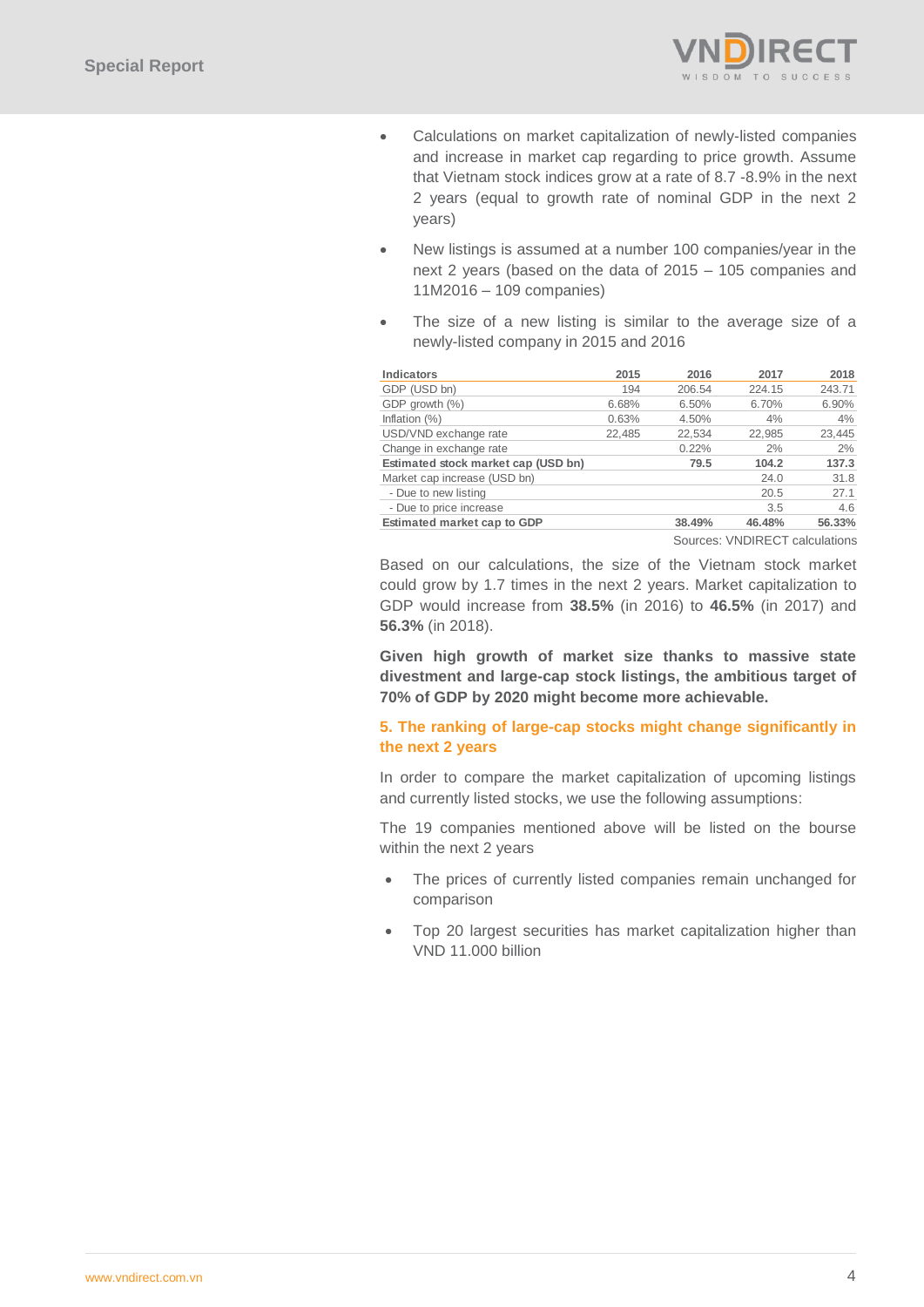

| <b>Current</b> |            |                                       |                | After large-cap listings                        |                                         |
|----------------|------------|---------------------------------------|----------------|-------------------------------------------------|-----------------------------------------|
|                | No. Ticker | <b>Current market cap</b><br>(VND bn) | No.            | <b>Ticker</b>                                   | <b>Estimated market</b><br>cap (VND bn) |
| 1              | <b>VNM</b> | 201,751                               | 1              | <b>VNM</b>                                      | 201,751                                 |
| $\overline{2}$ | <b>VCB</b> | 128,800                               | $\overline{2}$ | <b>VCB</b>                                      | 128,800                                 |
| 3              | GAS        | 128,768                               | 3              | GAS                                             | 128,768                                 |
| 4              | <b>VIC</b> | 112,630                               | $\overline{4}$ | <b>VIC</b>                                      | 112,630                                 |
| 5              | <b>ACV</b> | 76,200                                | 5              | <b>Masan Consumer</b>                           | 94,000                                  |
| 6              | <b>CTG</b> | 61,063                                | 6              | <b>Thaco</b>                                    | 85,527                                  |
| $\overline{7}$ | <b>BID</b> | 52,819                                | $\overline{7}$ | <b>Mobifone</b>                                 | 83,200                                  |
| 8              | <b>ROS</b> | 48,590                                | 8              | Sabeco                                          | 80,160                                  |
| 9              | <b>MSN</b> | 47,125                                | 9              | <b>ACV</b>                                      | 76,200                                  |
| 10             | <b>BVH</b> | 42,733                                | 10             | <b>Vietnam Airlines</b>                         | 62,000                                  |
| 11             | <b>HPG</b> | 35,480                                | 11             | <b>CTG</b>                                      | 61,063                                  |
| 12             | <b>BHN</b> | 24,802                                | 12             | <b>BID</b>                                      | 52,819                                  |
| 13             | <b>MBB</b> | 23,293                                | 13             | <b>ROS</b>                                      | 48,590                                  |
| 14             | <b>MWG</b> | 22,426                                | 14             | <b>MSN</b>                                      | 47,125                                  |
| 15             | <b>FPT</b> | 19,774                                | 15             | <b>BVH</b>                                      | 42,733                                  |
| 16             | ACB        | 16,939                                | 16             | <b>HPG</b>                                      | 35,480                                  |
| 17             | <b>STB</b> | 14,609                                | 17             | <b>Binh Son Refining &amp;</b><br>Petrochemical | 35,000                                  |
| 18             | EIB        | 12,048                                | 18             | <b>BHN</b>                                      | 24,802                                  |
| 19             | <b>CTD</b> | 11,496                                | 19             | <b>Petrolimex</b>                               | 23,293                                  |
| 20             | <b>DPM</b> | 11,094                                | 20             | Vietjet                                         | 22,565                                  |
|                |            |                                       |                |                                                 |                                         |

Source: VNDIRECT estimation

Assume that all these 19 companies will join the market in the next 2 years, the ranking would change as following:

- Top 5: The first 4 includes VNM, VCB, GAS and VIC. The  $5<sup>th</sup>$ one could be Sabeco or Masan Consumer (These two plan to get listed earlier than Thaco and Mobifone).
- Top 10: New entries (excluding Sabeco and Masan Consumer) could be Thaco, Mobifone and Vietnam Airlines.
- Top 20: Newcomers might be Binh Son Refining and Petrochemical, Petrolimex or Vietjet.